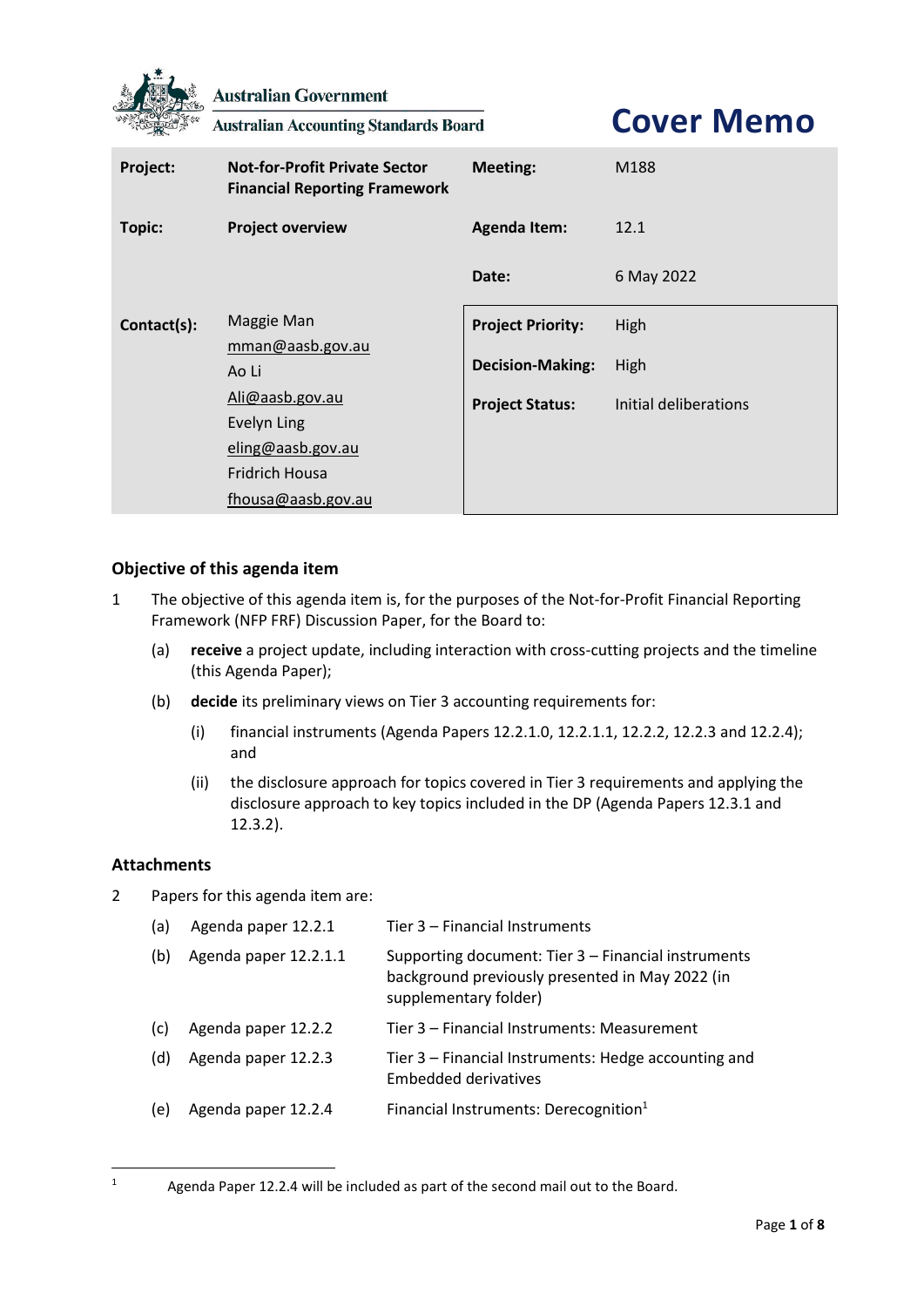| (f) | Agenda paper 12.3.1 | Tier 3 - Approach to developing disclosure requirements                                                                                          |
|-----|---------------------|--------------------------------------------------------------------------------------------------------------------------------------------------|
| (g) | Agenda paper 12.3.2 | Tier 3 – Application of the recommended disclosure approach<br>to transactions covered in the Tier 3 Standard                                    |
| (h) | Agenda paper 12.4   | Final Minutes of the NFP Advisory Panel meeting held on 17<br>May 2022 (in Board-only supplementary folder)                                      |
| (i) | Agenda paper 12.5   | High-level summary of the population of NFP entities from<br>ATO (in Board-only supplementary folder)                                            |
| (i) | Agenda paper 12.6   | Research study - Accountability via Financial Disclosures: An<br>Exploration of the Public's Perceptions (in Board-only<br>supplementary folder) |

# **Background**

3 At its 20 – 21 February 2021 meeting, the Board agreed to develop a further reporting Tier (Tier 3) for application by not-for-profit (NFP) private sector entities. Staff presented a number of papers, including the approach to simplification agreed by the Board at its 4 August 2021 Board meeting (Minutes of the 182<sup>nd</sup> [meeting of the AASB\)](https://aasb.gov.au/media/fsblvmin/aasbapprovedminutesm182_4aug21.pdf) as presented in [Appendix A](#page-7-0) – Approach to simplification agreed by the Board at its 4 August 2021 Board meeting. The Board has made a number of tentative decisions to date in developing the Tier 3 accounting requirements. These decisions are summarised in *[The Not-for-Profit Private Sector Financial Reporting Framework](https://aasb.gov.au/media/q5tnhuqy/ps_afr-nfp_03-01.pdf)  [Project Summary](https://aasb.gov.au/media/q5tnhuqy/ps_afr-nfp_03-01.pdf)*.

*Tier 3 Financial Instruments (Agenda Papers 12.2.1, 12.2.1.1, 12.2.2, 12.2.3 and 12.2.4)*

- 4 Agenda Paper 12.2.1 provides the Board with the staff analysis and recommendations on the list of possible simplification from Tier 1 reporting requirements and seeks the Board's views for which financial instruments specific Tier 3 reporting requirements should be developed.
- 5 Agenda Paper 12.2.1.1 is a supporting document that was previously presented to the Board at its May 2022 Board meeting. This paper provides the Board with the background including stakeholder feedback and findings from research and other literature review on financial instruments.
- 6 Agenda Paper 12.2.2 provides the Board with staff analysis and recommendations on the Tier 3 reporting requirements for financial instrument including measurement of interest income and interest expenses, impairment of financial assets and estimating fair value.
- 7 Agenda Paper 12.2.3 provides the Board with staff analysis and recommendations on Tier 3 reporting requirements for hedge accounting and embedded derivatives.
- 8 Agenda Paper 12.2.4 provides the Board with staff analysis and recommendation on Tier 3 reporting requirements for derecognition of financial assets and financial liabilities.

*Tier 3 Approach to developing disclosure requirements (Agenda Papers 12.3.1 and 12.3.2)*

- 9 Agenda Paper 12.3.1 provides the Board with the staff analysis and recommendations on the approach to developing Tier 3 disclosure requirements.
- 10 Agenda Paper 12.3.3 provides the Board with staff analysis and recommendations on the draft disclosure requirements, applying the disclosure approach staff recommended in Agenda Paper 12.3.1, to three topics (investment property and property, plant and equipment, leases and change in accounting policies and correction of errors). Staff will also ask the Board to consider the staff suggested approach to developing disclosure requirements for other key topics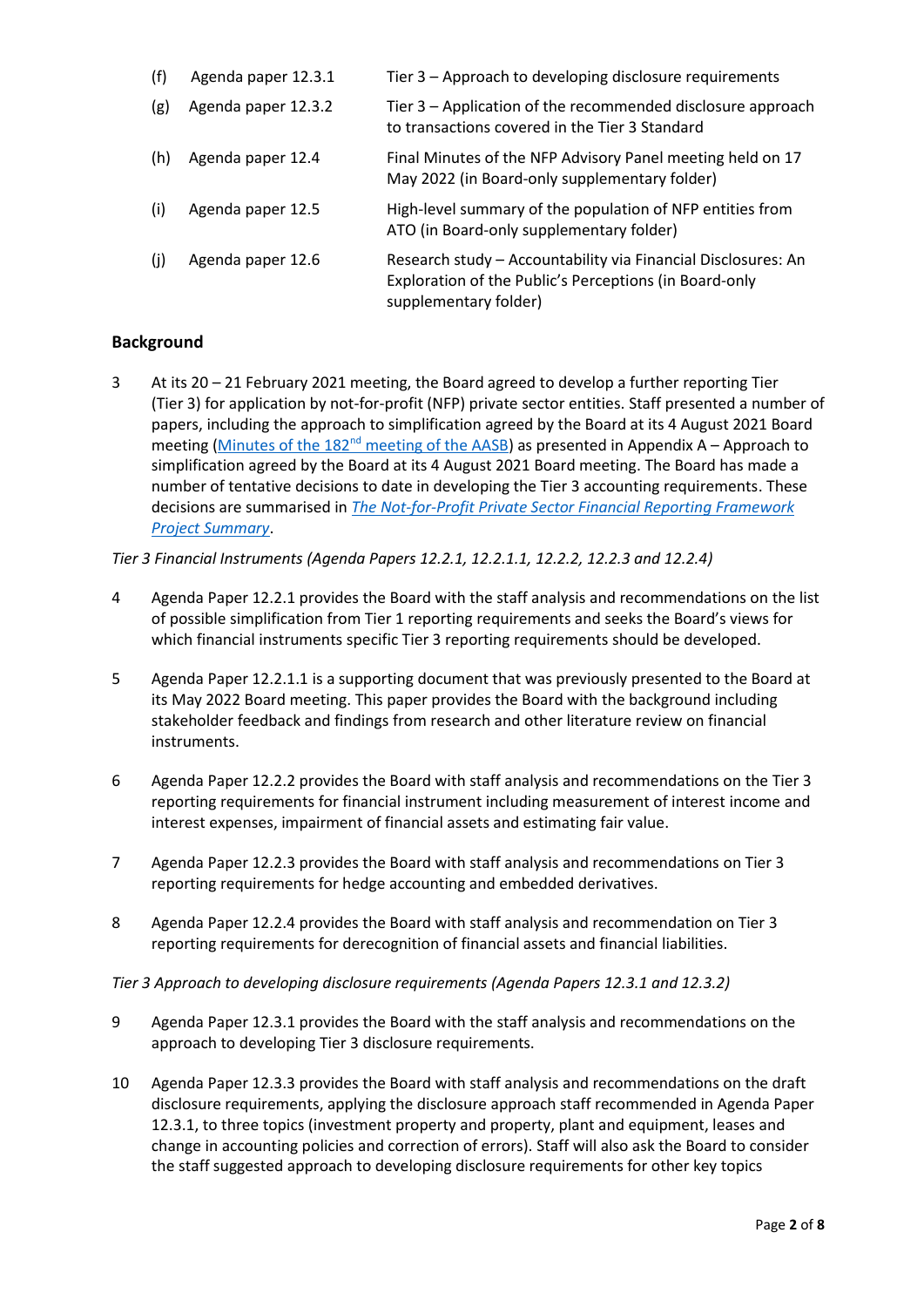previously discussed to be included in the DP based on the approach recommended in Agenda Paper 12.3.1.

## **Project update**

#### *Stakeholder outreach update*

- 11 The AASB NFP Project Advisory Panel met on 17 March 2022 (refer to meeting minutes in Agenda item 12.4). At that meeting, staff sought to obtain Panel members' input into initial staff considerations on the disclosure approach for key topics that staff plan to discuss with the Board at its June 2022 meeting, as referenced in Agenda Paper 12.3.1, paragraph 17. Staff have incorporated the feedback into the respective staff analysis. Staff will continue to seek feedback from the NFP Project Advisory Panel throughout the project.
- 12 The table below provides an update on the interactions with regulators and other cross-cutting projects.

| <b>Project and other</b><br>updates | <b>Update</b>                                                                                                                                                                                                                                                                                                                                                                                                                                                                      |
|-------------------------------------|------------------------------------------------------------------------------------------------------------------------------------------------------------------------------------------------------------------------------------------------------------------------------------------------------------------------------------------------------------------------------------------------------------------------------------------------------------------------------------|
| Regulators update                   | Staff further engaged with regulators, provided an update and specifically discussed the<br>interaction of the respective requirements in their jurisdiction. A summary of the discussion is<br>as follows:<br><b>Australian Taxation Office (ATO)</b><br>Taxation Administration (Private Ancillary Fund) Guidelines 2019 and Taxation<br>$\bullet$                                                                                                                               |
|                                     | Administration (Public Ancillary Fund) Guidelines 2022 requires all ancillary funds,<br>regardless of size, to prepare financial statements in accordance with Australian Accounting<br>Standards.                                                                                                                                                                                                                                                                                 |
|                                     | Whilst Australian Accounting Standards may not specify reporting thresholds, the<br>$\bullet$<br>Guidelines note that ancillary funds will meet legislative requirements if they have<br>prepared financial reports in accordance with the ACNC reporting requirements as meeting<br>the legislative requirements for ancillary funds.                                                                                                                                             |
|                                     | AASB will work with ATO to leverage ATO's engagement with their NFP stakeholders for<br>$\bullet$<br>future communications on the NFP FRF project. ATO has also provided AASB with some<br>relevant data on the NFP sector for the project (see Agenda Paper 12.5)                                                                                                                                                                                                                 |
|                                     | Department of Education, Skills and Employment (DESE)<br>DESE regulates a variety of NFP entities including non-governments schools (~5% of which<br>$\bullet$<br>are non-charity NFP entities), higher education institutions, vocational education and<br>training organisations and early childcare providers.                                                                                                                                                                  |
|                                     | DESE requires these entities to prepare financial statements in accordance with the<br>$\bullet$<br>Australian Accounting Standards, as such they noted that the AASB's proposal to develop a<br>possible third tier of GPFS would impact the NFP entities they regulate as well as their<br>regulatory functions under their legislative requirements.                                                                                                                            |
|                                     | Specifically for non-government schools, DESE is required to consider the financial viability<br>$\bullet$<br>under section 27 of the Australian Education Regulation 2013 and considered the<br>statement of cash flows and financial information presented in the statement of profit or<br>loss and statement of financial position provides information to support DESE when<br>assessing financial viability of these entities. DESE staff considers that disclosures such as |
|                                     | related party transactions, related party loans, key management personnel information is<br>useful when administering their regulatory functions. Any proposed changes to the<br>Australian Accounting Standards that would otherwise not enable or reduce their ability to<br>carry out the function under their legislative requirements would impact DESE.                                                                                                                      |
|                                     | While DESE staff considers service performance reporting is useful, they considered it as<br>$\bullet$<br>supplementary information to support the financial information of the NFP entity.<br>AASB staff noted that tentative decisions to date would appear to align with DESE use of<br>$\bullet$<br>the financial statements. The outreach on the Board's proposals that will be contained in                                                                                  |

#### *Project environmental update, including interaction with cross-cutting projects*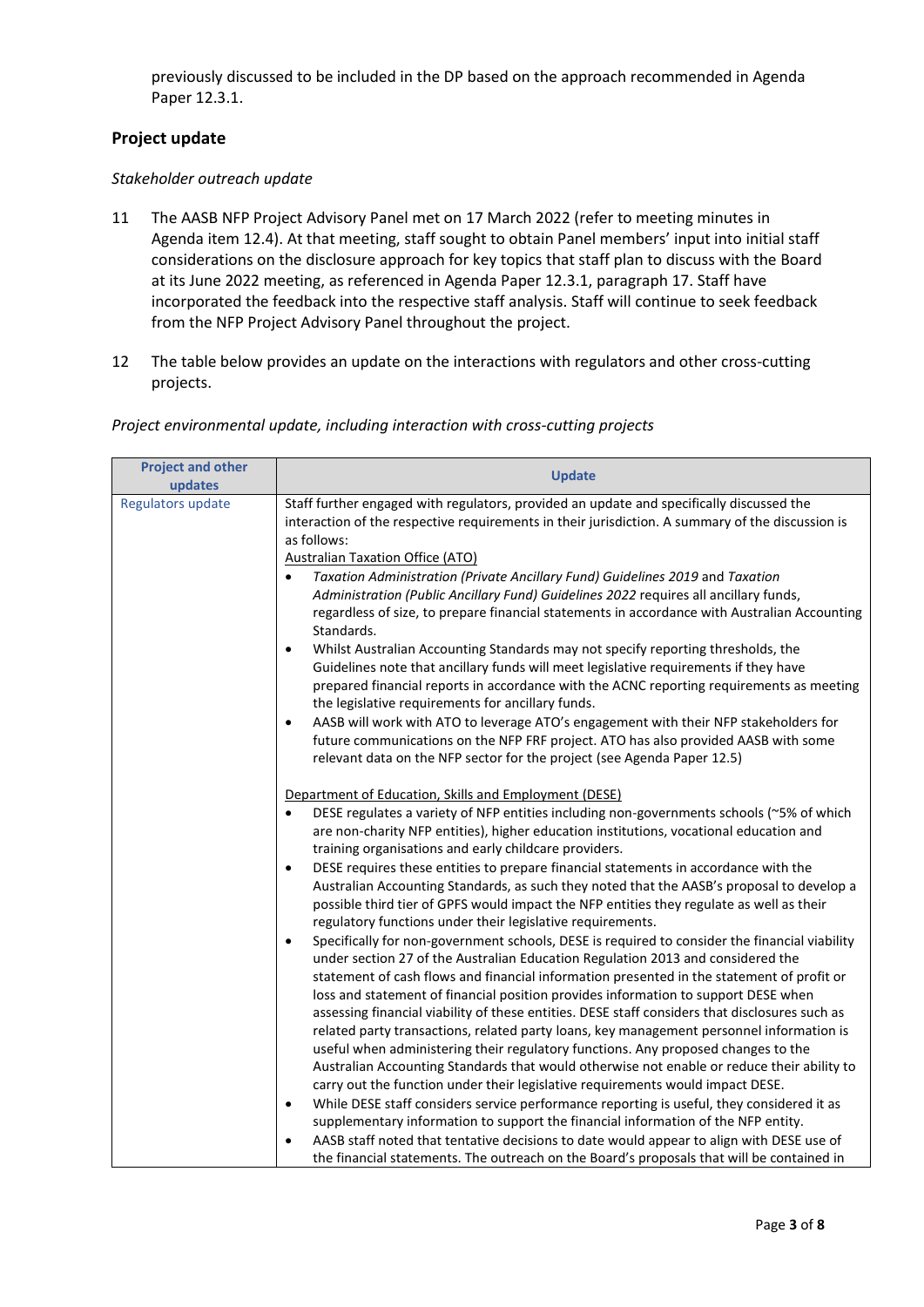| <b>Project and other</b>                       | <b>Update</b>                                                                                                                                                                                   |
|------------------------------------------------|-------------------------------------------------------------------------------------------------------------------------------------------------------------------------------------------------|
| updates                                        |                                                                                                                                                                                                 |
|                                                | the DP will provide opportunity to further consult whether any of the proposals would                                                                                                           |
|                                                | negatively impact DESE to effectively perform its function.                                                                                                                                     |
|                                                | <b>Australian Charities and Not-for-profits Commission</b>                                                                                                                                      |
|                                                | ACNC has published guidance on related party transactions as part of the ACNC Legislative                                                                                                       |
|                                                | Review Reform recommendations to be applied in the 2023 Annual Information Statement and                                                                                                        |
|                                                | onwards. While related party disclosure will not be a topic discussed in the DP, staff will                                                                                                     |
|                                                | consider the guidance when assessing stakeholder feedback from the DP outreach.                                                                                                                 |
| NZASB's post-                                  | At its Board meeting in May 2022, the NZASB Board considered and provided feedback on a                                                                                                         |
| implementation review                          | communication plan for the NZ Tiers 3 and 4 PBE exposure draft for not-for-profit and public                                                                                                    |
| (PIR) of Tier 3 and Tier 4                     | sector entities.                                                                                                                                                                                |
|                                                |                                                                                                                                                                                                 |
|                                                | Staff will consider NZASB's communication plan when developing the communication strategy                                                                                                       |
|                                                | for the DP.                                                                                                                                                                                     |
| Second comprehensive<br>review of the IFRS for | IASB is currently in the process of assessing whether to align the IFRS for SMEs Standard with                                                                                                  |
| <b>SMEs Standard</b>                           | IFRS Standards and is working towards publishing an exposure draft proposing amendments to<br>the IFRS for SMEs Standard for new requirements that are in the scope of the review. The IASB     |
|                                                | met in April 2022 and tentatively decided to propose amendments to 16 sections of the current                                                                                                   |
|                                                | Standard based on the application of the principles it had agreed in March 2022 for updating                                                                                                    |
|                                                | disclosure requirements in the IFRS for SMEs Standard. In particular, amendments are proposed                                                                                                   |
|                                                | for:                                                                                                                                                                                            |
|                                                | Section 3 and 8: Financial Statement Presentation and notes to the financial statements -<br>$\bullet$                                                                                          |
|                                                | align changes arising from the Disclosure Initiative, and primarily to refer to 'material'                                                                                                      |
|                                                | accounting policy information rather than 'significant accounting policies';                                                                                                                    |
|                                                | Section 6: Statement of Changes in Equity and Statement of Income and Retained Earnings<br>$\bullet$                                                                                            |
|                                                | - to require disclosure of dividends by class of share;                                                                                                                                         |
|                                                | Section 7: Statement of Cash Flows - to require reconciliation of opening and closing<br>$\bullet$<br>liabilities from financing activities;                                                    |
|                                                | Section 9: Consolidated and Separate Financial Statements - align disclosures based on<br>$\bullet$                                                                                             |
|                                                | comparable disclosures in the ED to reflect recognition and measurement changes for step                                                                                                        |
|                                                | disposals, where there is a loss of control of subsidiary, but the holder retains an                                                                                                            |
|                                                | investment;                                                                                                                                                                                     |
|                                                | New section, Fair Value Measurement - aligning disclosure requirements with IFRS 13 Fair<br>$\bullet$                                                                                           |
|                                                | Value Measurement excluding accounting policy options not available in the Standard;                                                                                                            |
|                                                | Section 11: Financial Instruments - for impairment losses on financial assets measured at<br>$\bullet$                                                                                          |
|                                                | amortised cost (other than trade receivables and contract assets in scope of                                                                                                                    |
|                                                | Section 23 Revenue), using an expected credit loss model and to align with the simplified                                                                                                       |
|                                                | approach in IFRS 9 Financial Instruments with further reduction reflecting the fact that the<br>amendments to the IFRS for SMEs are aligned with the simplified approach in IFRS 9 and do       |
|                                                | not incorporate the general approach in IFRS 9. No amendments were proposed where no                                                                                                            |
|                                                | changes were made to recognition and measurement (i.e. hedge accounting and IBOR                                                                                                                |
|                                                | reform).                                                                                                                                                                                        |
|                                                | Section 14 Investment in Associates and Section 15 Interest in Joint Arrangements - minor<br>٠                                                                                                  |
|                                                | editorial changes and revised requirements relating to disclosure of an entity's                                                                                                                |
|                                                | commitments relating to jointly controlled entities;                                                                                                                                            |
|                                                | Section 16 Investment Property and Section 17 Property, Plant and Equipment-align<br>$\bullet$                                                                                                  |
|                                                | changes to new section on fair value measurement;                                                                                                                                               |
|                                                | Section 19: Business Combinations and Goodwill - additional disclosures relating to<br>$\bullet$<br>contingent considerations and additional disclosures for an undue cost or effort exemption; |
|                                                | Section 23: Revenue - this section is expected to align with IFRS 15 Revenue from Contracts<br>$\bullet$                                                                                        |
|                                                | with Customers, however IASB staff noted that, if necessary, adding disclosures where the                                                                                                       |
|                                                | simplifications in Section 23 affect the disclosures;                                                                                                                                           |
|                                                | Section 27: Impairment of Assets - align language in respect of jointly controlled entities;<br>٠                                                                                               |
|                                                | Section 28: Employee Benefits - editorial amendments and removing corresponding<br>$\bullet$                                                                                                    |
|                                                | disclosure from removing the simplification for measurement of a defined benefit                                                                                                                |
|                                                | obligation;                                                                                                                                                                                     |
|                                                | Section 34 Specialised Assets - exploration and evaluation expenditure, no specific<br>$\bullet$                                                                                                |
|                                                | disclosure requirements except referring preparers to the relevant section for disclosure                                                                                                       |
|                                                | requirements.                                                                                                                                                                                   |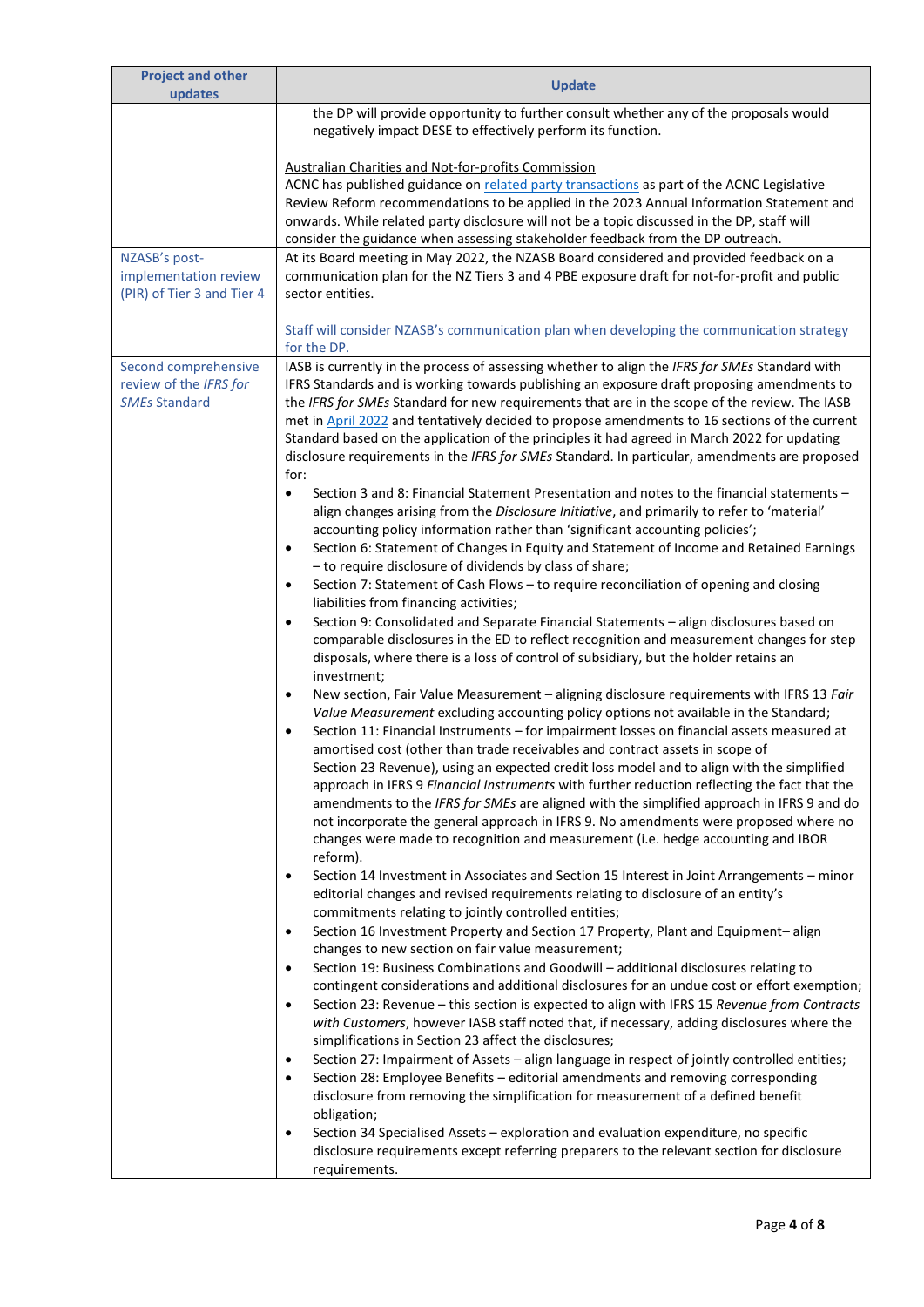| <b>Project and other</b><br>updates | <b>Update</b>                                                                                                                                                                                                                                                                                                                                                                                                                                                                                                                                                                                                                                                                                                                                                                                                                                                                                                                                                                                                                                                                                                                                                                                                                                                                                                                                                                                                                                                                                                                                                                                                                                                                                                                                                                                                                                                                                                                                                                                                                                                                                                                                                                       |
|-------------------------------------|-------------------------------------------------------------------------------------------------------------------------------------------------------------------------------------------------------------------------------------------------------------------------------------------------------------------------------------------------------------------------------------------------------------------------------------------------------------------------------------------------------------------------------------------------------------------------------------------------------------------------------------------------------------------------------------------------------------------------------------------------------------------------------------------------------------------------------------------------------------------------------------------------------------------------------------------------------------------------------------------------------------------------------------------------------------------------------------------------------------------------------------------------------------------------------------------------------------------------------------------------------------------------------------------------------------------------------------------------------------------------------------------------------------------------------------------------------------------------------------------------------------------------------------------------------------------------------------------------------------------------------------------------------------------------------------------------------------------------------------------------------------------------------------------------------------------------------------------------------------------------------------------------------------------------------------------------------------------------------------------------------------------------------------------------------------------------------------------------------------------------------------------------------------------------------------|
|                                     | No amendments were proposed for sections where there were no disclosure requirements or<br>where no recognition and measurement changes were made including: statement of financial<br>position; statement of comprehensive income and income statement; accounting policies;<br>estimates and errors; inventories; intangible assets other than goodwill; leases; provisions and<br>contingencies; liabilities and equity; government grants; borrowing costs; share-based payment;<br>income tax; foreign currency translation; hyperinflation; events after the end of the reporting<br>period; and transition to the IFRS for SMEs.<br>Staff have included consideration in staff analysis in paragraph 15 of Agenda Paper 12.3.1.                                                                                                                                                                                                                                                                                                                                                                                                                                                                                                                                                                                                                                                                                                                                                                                                                                                                                                                                                                                                                                                                                                                                                                                                                                                                                                                                                                                                                                              |
| <b>IFR4NPO</b>                      | Exposure Draft will be released in three tranches with Tranche 1 due to be published in late                                                                                                                                                                                                                                                                                                                                                                                                                                                                                                                                                                                                                                                                                                                                                                                                                                                                                                                                                                                                                                                                                                                                                                                                                                                                                                                                                                                                                                                                                                                                                                                                                                                                                                                                                                                                                                                                                                                                                                                                                                                                                        |
|                                     | 2022 relating to the framing of the Guidance following the format of the IFRS for SMEs Standard<br>relating to Preface, Non-Profit Organisations, and the Concepts and Pervasive Principles. The<br>Guidance will be the same as IFRS for SMEs except where NPO-specific financial reporting<br>guidance is required.<br>At its latest meeting in April and May 2022, the Technical Accounting Group (TAG) considered<br>the areas as part of the ED Tranche 1 Guidance including the use of concepts and principles<br>from the IFRS Conceptual Framework and IPSASB's Public Sector Conceptual Framework when<br>developing financial reporting guidance for NPOs on issues not covered within the existing IFRS<br>for SMEs Standard.<br>They also discussed other areas including:<br>The definition of the Reporting NPO will include guidance on the description of the<br>reporting NPO, the parent NPO, subsidiaries, and consolidated and unconsolidated<br>financial statements including guidance on branches;<br>The elements which provide definitions of the key components of financial statements will<br>$\bullet$<br>be consistent with the IASB Conceptual Framework but take account of IPSAS 35<br>Consolidated Financial Statements to reflect the fact that returns may be non-financial<br>rather than financial. Guidance will be developed for identification of the reporting NPO<br>where difficulties exist, proposing a two-step process also inspired by the guidance from NZ<br>(Explanatory Guide A8 Financial Reporting by Not-for-Profit Entities: The Reporting Entity<br>(EG A8)) and Australia (Statement of Accounting Concepts SAC 1 Definition of the Reporting<br>Entity). Guidance will be provided for accounting for branches based on the guidance from<br>the UK Charities SORP and NZ.<br>Consultation response relating to the presentation of financial statements and narrative<br>$\bullet$                                                                                                                                                                                                                                     |
|                                     | reporting<br>The Donor Reference Group also met in October 2021 and April 2022 to discuss donors as users<br>of financial statements and their use of cash versus accrual basis information. This stakeholder<br>group confirmed that they are users of general purpose financial statements for a variety of<br>reasons including to ensure accountability by confirming how grantees have used the donated<br>funds and assess the health of the organisation, noting the limitations that GPFR does not<br>capture project specific information. However, they noted that many donors may require<br>reports of grant utilisation to be submitted on a cash basis, as such a supplementary Donor<br>statement within the GPFR may be useful for this stakeholder group. Donors also confirmed<br>their financial information needs include the accountability of funds (such as restricted funding<br>and spending of cash) and associated achievement of project goals, as well as forecast and<br>pragmatic cash flow to allow a donor to assess risk and to detect potential misuse of cash.<br>However, they expressed the desire for GPFR to become a main tool for reporting. The group<br>also noted some challenges currently with GPFR including inconsistent reporting between<br>countries, inaccurate or incomplete financial statements to provide information that may be<br>useful and challenges with user understanding of terms and lack of expertise in reading financial<br>reports. Some strategies suggested to overcome the challenges include staff training (e.g.<br>checklist for readers) to improve financial literacy, prescribe the use of a specific framework for<br>preparation of NFP's GPFR and using accredited firms for audit of NFP's GPFR.<br>Staff noted that the IFR4NPO will develop their guidance for all NFOs using the IFRS for SMEs<br>Standard. However, staff consider the Approach to Simplification in Appendix A continues to be<br>appropriate which considers pronouncements from other jurisdictions including IFRS for SMEs,<br>when developing simplification options for smaller NPF entities within the Tier 3-size. |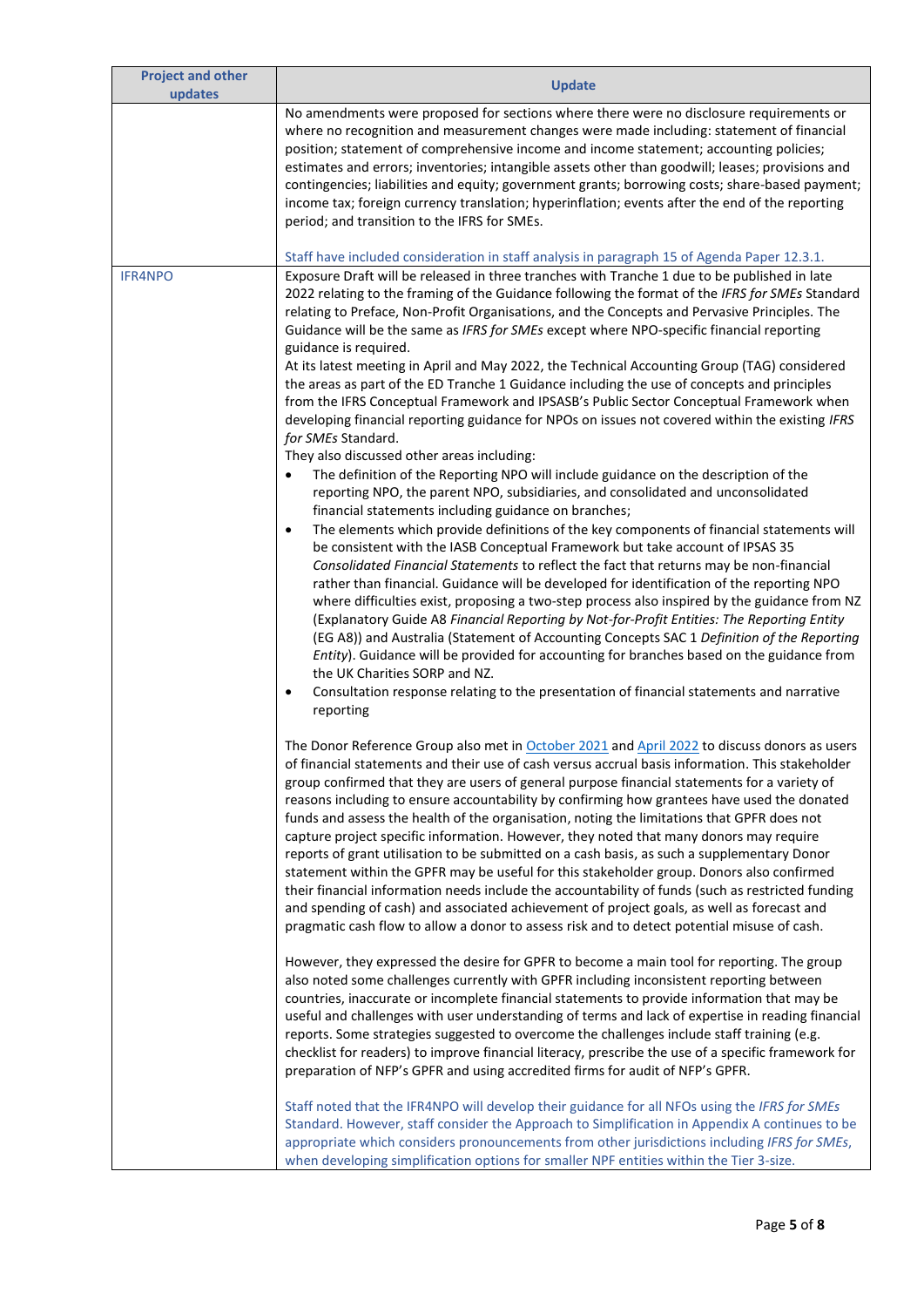| <b>Project and other</b><br>updates      | <b>Update</b>                                                                                                                                                                                                                                                                                                                                                                                                                                                                                                                                                                                                                                                                                                                                     |
|------------------------------------------|---------------------------------------------------------------------------------------------------------------------------------------------------------------------------------------------------------------------------------------------------------------------------------------------------------------------------------------------------------------------------------------------------------------------------------------------------------------------------------------------------------------------------------------------------------------------------------------------------------------------------------------------------------------------------------------------------------------------------------------------------|
| Updates to FRS 102 and<br><b>FRS 105</b> | In October 2020, FRS 102 The Financial Reporting Standard applicable in the UK and Republic of<br>Ireland was amended to require entities to recognise changes in operating lease payments that<br>occur as a direct consequence of the COVID-19 pandemic, and meet specified conditions, on a<br>systematic basis over the periods that the change in lease payments is intended to compensate.<br>The treatment was considered to reflect the economic substance of the intended benefit of<br>these concessions and their temporary nature and improve the consistency of reporting for<br>users of financial statements. Similar amendments were made to FRS 105 The Financial<br>Reporting Standard applicable to the Micro-entities Regime. |
|                                          | Staff considered these changes do not impact the tentative decision the Board made in<br>November 2021 relating to the Tier 3 reporting requirements for leases.                                                                                                                                                                                                                                                                                                                                                                                                                                                                                                                                                                                  |

*Research update*

- 13 A paper by Barker (2022),<sup>2</sup> made recommendations to the amend the New Zealand Charities Act including the following financial reporting-related recommendations:
	- (a) remove sections enabling affiliated or closely related entities to be treated as a single entity for the purpose of charitable registration where this would align with financial reporting requirements where registered charities that "control" other charities are required to prepare consolidated accounts;
	- (b) financial reporting requirements for charities to be comprehensively reviewed to ensure balance is struck between visibility and accountability, and not undermining small charities' ability to deliver on their charitable purposes;
	- (c) design of an online financial reporting tool for charities that would reduce duplication and facilitate data collection and to consider extending use of annual information be widely used by government agencies and other funders;
	- (d) look beyond outputs and outcomes to identify measures and report on impact generated by charities; and
	- (e) include analysis of the concept of fund accounting (as adopted in the UK Charities SORP).
- 14 A study by Ghoorah (2019) looked at the general public's perceptions of the relative importance of specific financial disclosures which the public believes social economy sector (SES) organisations should publish as part of their provision of accountability.<sup>3</sup> The study was conducted using a survey questionnaire administered to a sample of 400 Australian individuals. The study suggests that the public perceives financial disclosures related to the source of fund inflows, mission-related expenses, and financial sustainability to be relatively important disclosures for NFP entities. In particular, respondents of the survey were asked to rank the importance of specific financial disclosures for information relating to revenue, expenses and other financial disclosures. Respondent results suggested that:
	- (a) For revenue disclosure items 'revenue earned from donations' and 'total revenue earned by the organisation' highest in importance, while less importance was given to the 'breakdown of revenue sources of the organisation';

<sup>2</sup> Baker, S (2022), *Focus on purpose – What Does a World-Leading Framework of Charities Law Looks Like?,* report prepared for the New Zealand Law Foundation Accessed online via [https://www.lawfoundation.org.nz/wp-content/uploads/2022/04/Charities-Law-Reform-Report-April-](https://www.lawfoundation.org.nz/wp-content/uploads/2022/04/Charities-Law-Reform-Report-April-2022.pdf)[2022.pdf,](https://www.lawfoundation.org.nz/wp-content/uploads/2022/04/Charities-Law-Reform-Report-April-2022.pdf) date 23 May 2022

<sup>3</sup> Ghoorah, U (2019) 'Chapter 2 Accountability via Financial Disclosures: An Exploration of the Public's Perceptions', *Modernization and Accountability in the Social Economy Sector, A volume in the Advance in Finance*, Accounting and Economics (AFAE) Book Series, Hershey, PA.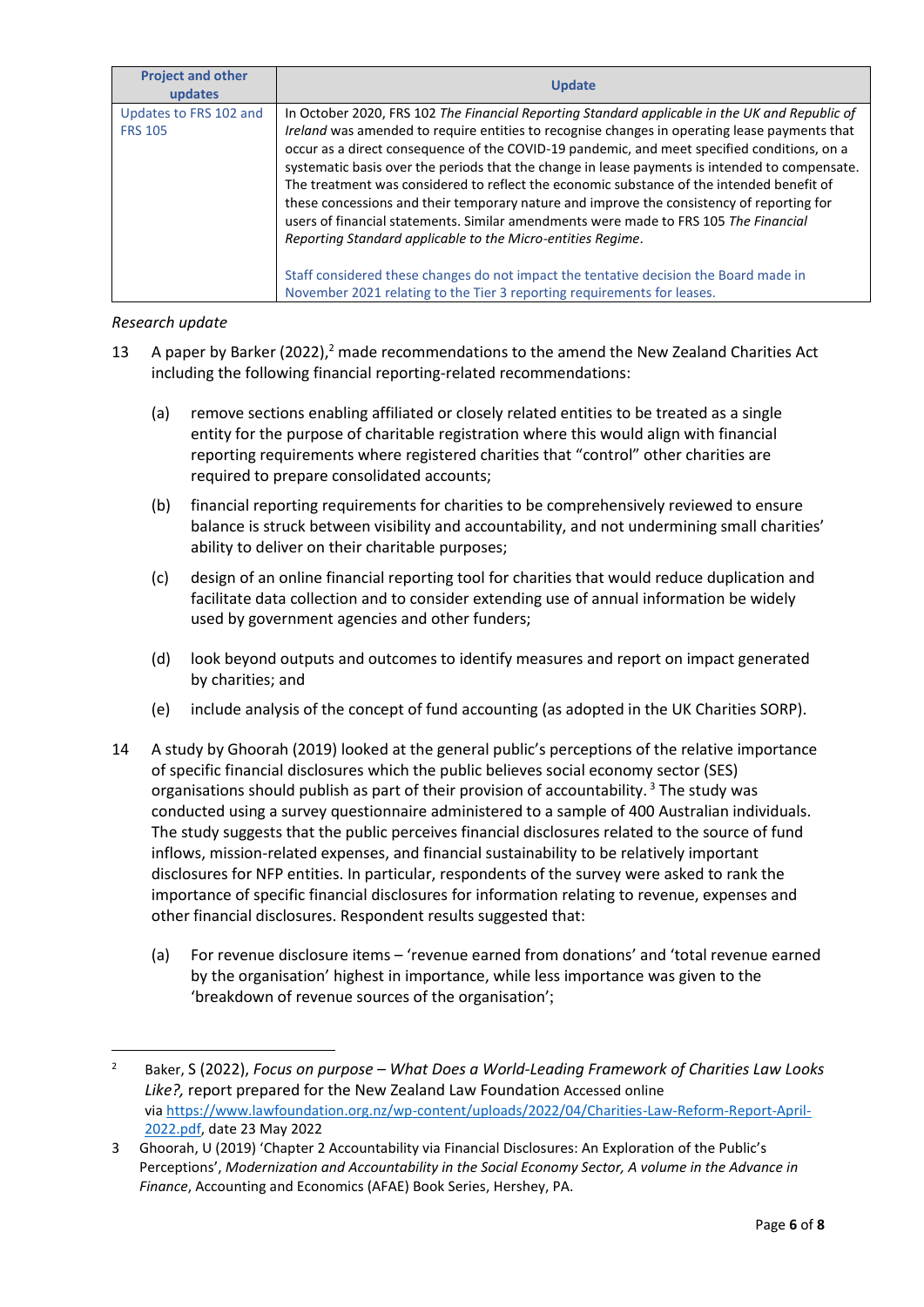- (b) For expenses disclosure items 'salaries of senior staff', 'fundraising expenses' and 'administrative expenses' were ranked the most important. Most respondents also perceived financial disclosures associated with 'the amount spent on the social mission of an SES organisation' to be relatively important; and
- (c) Other financial disclosure items 'ability to pay debts when they fall due' and 'any surplus made by the organisation' and 'cash inflows and cash outflows' of the organisation were ranked highest in importance. Respondents also ranked disclosures of 'money owed to creditors' as an important other financial disclosure. While respondents ranked 'transactions with related parties' least important amongst other financial disclosures, they still considered the disclosure information to be of interest to users.

The author recommended that SES organisations should cater the financial disclosures to the user needs as a way of improving their accountability. Staff have incorporated the research findings to the analysis and recommendation for developing the disclosure approach. (refer to paragraph 21 of Agenda Paper 12.3.1).

- 15 Staff consider these research reports support the objective of the NFP FRF project to develop simplified reporting requirements for financial reporting for common transactions that is proportionate to smaller NFP entities and provide information that is useful to users. It also highlights the importance for NFP entities to report on the impact generated as part of service performance reporting and exploring the concept of fund accounting. The Board will be considering the feedback from its Agenda Consultation, including service performance reporting, at its June Board meeting.
- 16 Staff are looking at further research to help inform the Board in its proposals to develop Tier 3 reporting requirements addressing common transactions of Tier 3-sized NFP private sector entities. This will be considered in Agenda Paper 7.1 (refer Research Update paper).

## *Project timeline and milestones*

17 There have been no changes to the project timeline and milestones since the May 2022 meeting.

| <b>TIMELINE</b>               | <b>PROJECT MILESTONES</b>                                                                                            | <b>TOPIC</b>                                                                                                                                                                  |
|-------------------------------|----------------------------------------------------------------------------------------------------------------------|-------------------------------------------------------------------------------------------------------------------------------------------------------------------------------|
| <b>AUG 2022</b>               | Board to review final draft DP and outreach plan,<br>and appoint a subcommittee to finalise the DP<br>out of session | Consider draft of DP (including disclosure<br>٠<br>requirements of other key topics)<br>Consider any outstanding matters, including sweep<br>issues<br>Consider outreach plan |
| <b>SEP 2022</b>               | DP exposed for public comment                                                                                        |                                                                                                                                                                               |
| <b>SEP 2022 - MAR</b><br>2023 | Outreach                                                                                                             |                                                                                                                                                                               |
| Q2 2023                       | Staff to consider feedback                                                                                           |                                                                                                                                                                               |

### **Question to the Board**

Do Board members have any comments or questions on the project update?